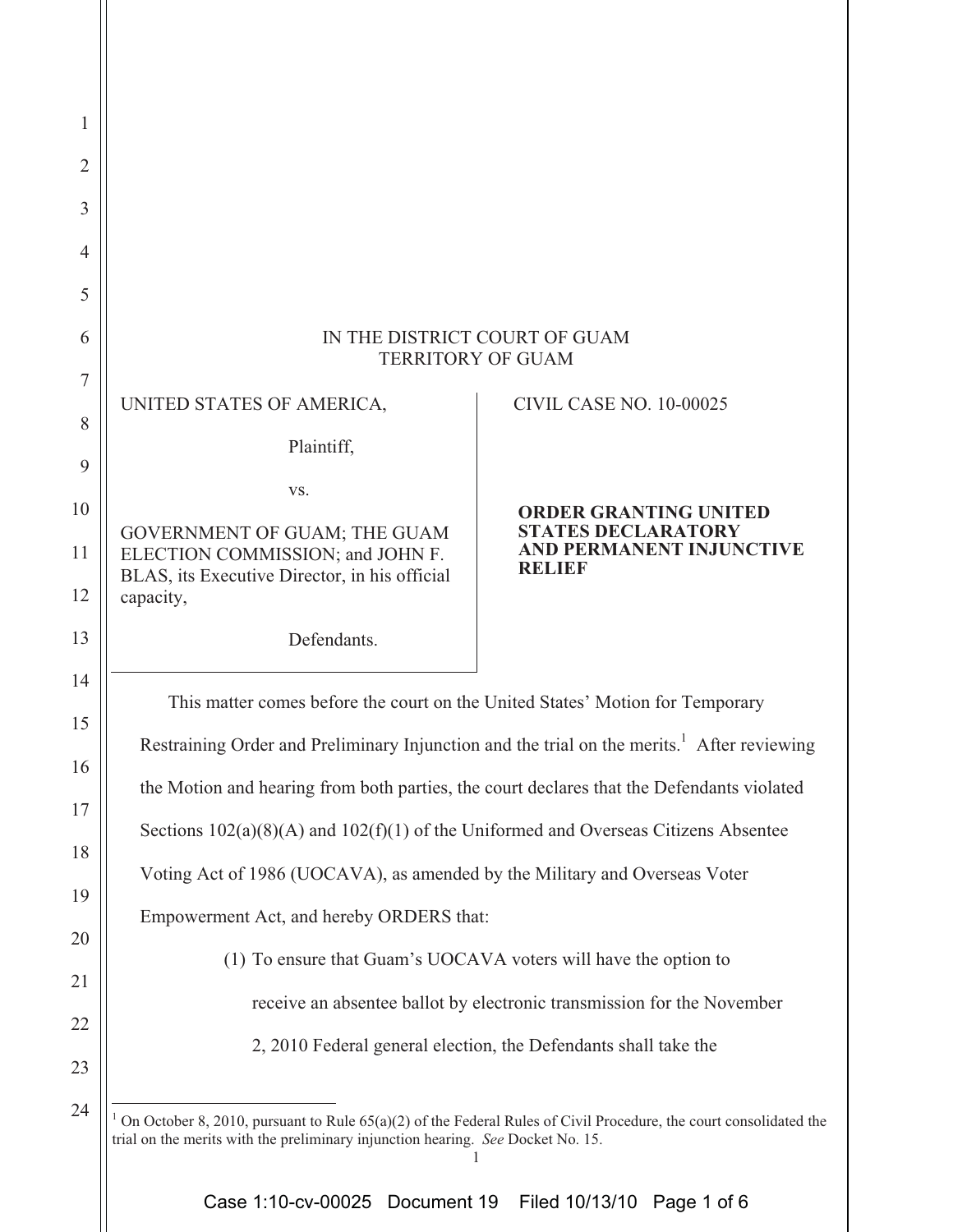| $\mathbf{1}$   | following actions: (a) The Defendants shall establish email as Guam's   |
|----------------|-------------------------------------------------------------------------|
| $\overline{2}$ | electronic transmission option for UOCAVA voters; (b) The               |
| 3              | Defendants shall contact each UOCAVA voter by email for those           |
| $\overline{4}$ | voters for whom they have email addresses on file and by telephone      |
| 5              | for all other UOCAVA voters for whom they have telephonic contact       |
| 6              | information on file, and inform each UOCAVA voter of the option to      |
| $\overline{7}$ | request to receive an absentee ballot by email transmission, and        |
| 8              | provide electronic email and cost-free telephonic contact information   |
| 9              | to such voters so that those voters may make the request to the Guam    |
| 10             | Election Commission; and (c) The Defendants shall promptly transmit     |
| 11             | an absentee ballot by email to all UOCAVA voters who request it as      |
| 12             | provided above.                                                         |
| 13             | (2) To ensure that Guam's UOCAVA voters will have sufficient            |
| 14             | opportunity under Federal law to receive absentee ballots they have     |
| 15             | requested and submit marked absentee ballots in time to be counted for  |
| 16             | the November 2, 2010 Federal general election, Defendants shall count   |
| 17             | as validly cast ballots in the November 2, 2010 Federal general         |
| 18             | election all those ballots cast by absent uniformed services voters and |
| 19             | overseas voters qualified to vote in Guam pursuant to UOCAVA,           |
| 20             | including ballots that were transmitted to the voter by email and       |
| 21             | Federal Write-in Absentee Ballots, provided such ballots are executed   |
| 22             | and sent by November 2, 2010, received by November 15, 2010, and        |
| 23             | are otherwise valid.                                                    |
| 24             |                                                                         |

2

Case 1:10-cv-00025 Document 19 Filed 10/13/10 Page 2 of 6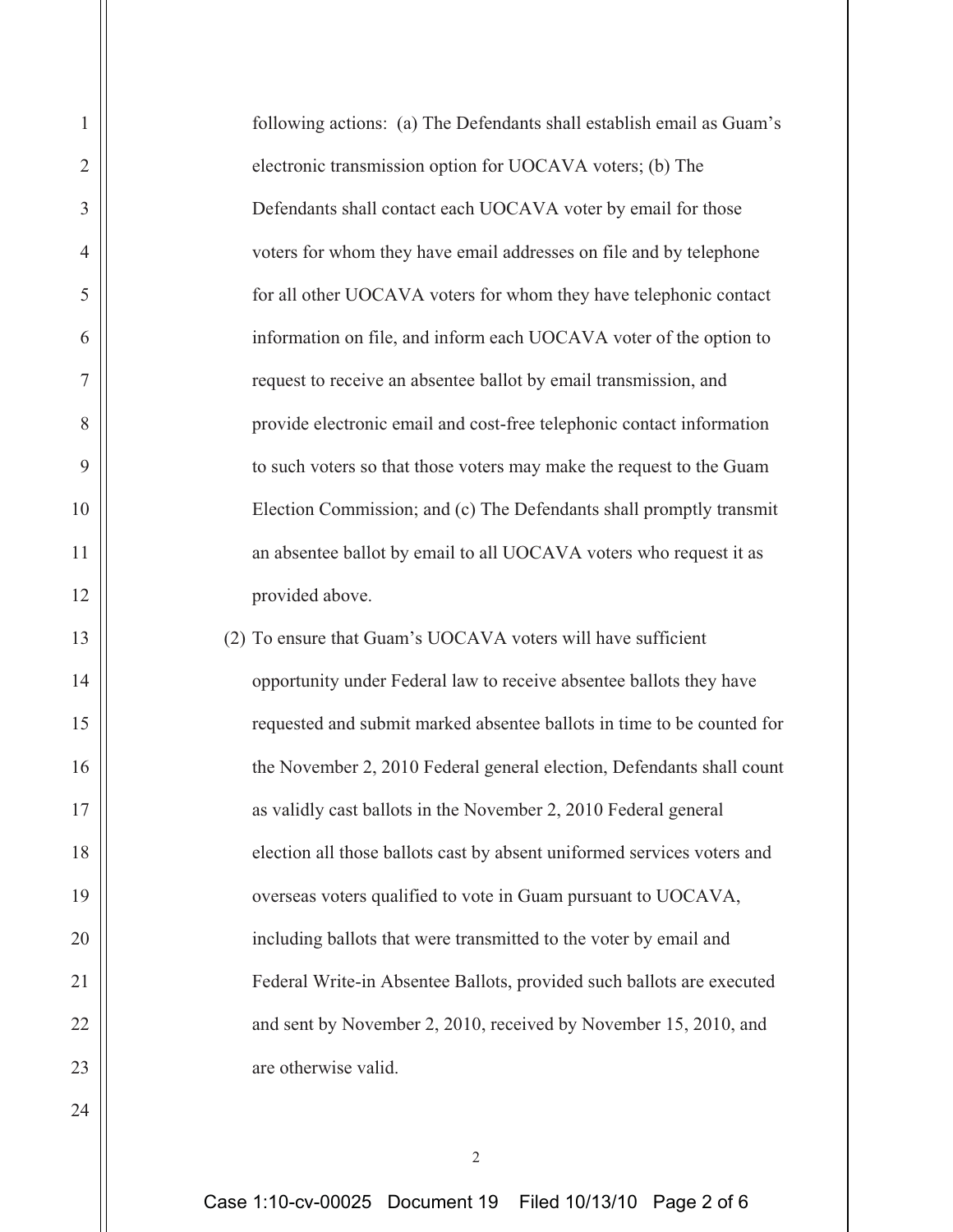| $\mathbf{1}$   | (3) To ensure that UOCAVA voters who received a ballot by mail and by   |  |  |  |  |  |
|----------------|-------------------------------------------------------------------------|--|--|--|--|--|
| $\mathbf{2}$   | email will have their ballot validly counted, the Defendants shall      |  |  |  |  |  |
| 3              | establish a procedure providing which ballot shall be counted if both   |  |  |  |  |  |
| $\overline{4}$ | ballots are returned, and notify all UOCAVA voters of these rules.      |  |  |  |  |  |
| 5              | (4) The Defendants shall take such steps as are necessary to afford     |  |  |  |  |  |
| 6              | UOCAVA voters eligible to participate in Guam's November 2, 2010        |  |  |  |  |  |
| $\overline{7}$ | Federal general election a reasonable opportunity to learn of this      |  |  |  |  |  |
| 8              | Court's order by sending a notice to every UOCAVA voter.                |  |  |  |  |  |
| 9              | Defendants shall provide the notice by email or telephonically if such  |  |  |  |  |  |
| 10             | information is available. The notice shall, at minimum: (a) explain     |  |  |  |  |  |
| 11             | that the deadline for the ballot to be executed and sent is November 2, |  |  |  |  |  |
| 12             | 2010; (b) explain that the deadline for receipt of the ballot has been  |  |  |  |  |  |
| 13             | extended to November 15, 2010; (c) explain the rules for counting the   |  |  |  |  |  |
| 14             | ballots referenced in the preceding paragraph; and (d) provide          |  |  |  |  |  |
| 15             | appropriate contact information at the Guam Election Commission for     |  |  |  |  |  |
| 16             | assistance.                                                             |  |  |  |  |  |
| 17             | (5) Upon the entry of this Order, the Defendants shall issue a press    |  |  |  |  |  |
| 18             | statement for immediate release, posted immediately on Guam's           |  |  |  |  |  |
| 19             | election information website, and distributed to the Federal Voting     |  |  |  |  |  |
| 20             | Assistance Program; International Herald Tribune                        |  |  |  |  |  |
| 21             | (http://www.iht.com); USA Today International                           |  |  |  |  |  |
| 22             | (http://www.usatoday.com); Military Times Media Group                   |  |  |  |  |  |
| 23             | (cvinch@militarytimes.com); Overseas Vote Foundation                    |  |  |  |  |  |
| 24             | (http://www.overseasvotefoundation.org/intro/); Stars and Stripes       |  |  |  |  |  |
|                | 3                                                                       |  |  |  |  |  |
|                | Case 1:10-cv-00025 Document 19<br>Filed 10/13/10 Page 3 of 6            |  |  |  |  |  |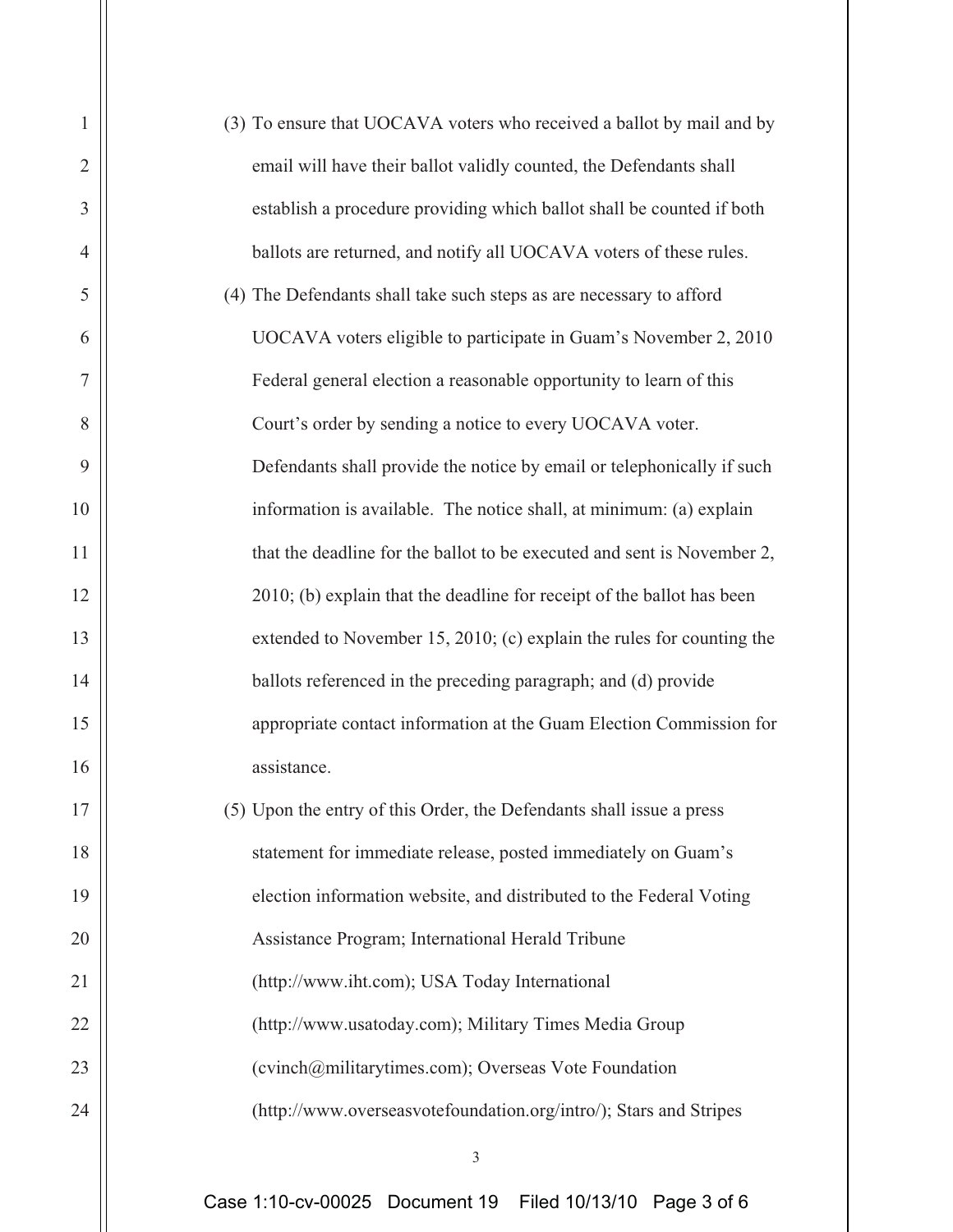| $\mathbf{1}$   | (www.estripes.com); and any other appropriate newspaper or news            |
|----------------|----------------------------------------------------------------------------|
| $\mathfrak{2}$ | media in Guam. The news release shall, at a minimum: (a) announce          |
| 3              | that UOCAVA voters may request to receive their absentee ballots by        |
| $\overline{4}$ | email and explain how such a request should be made; (b) summarize         |
| 5              | this order, including a notice that the deadline for receipt of the ballot |
| 6              | has been extended to November 15, 2010; and (c) provide appropriate        |
| $\overline{7}$ | contact information at the Guam Election Commission for assistance.        |
| 8              | (6) The Defendants shall provide a report to the United States Department  |
| 9              | of Justice no later than three business days following entry of this       |
| 10             | order concerning the transmittal of UOCAVA absentee ballots. The           |
| 11             | report shall (a) certify that absentee ballots were transmitted no later   |
| 12             | than October 1, 2010 to all qualified UOCAVA voters whose                  |
| 13             | applications for ballots have been received and approved by that date;     |
| 14             | and (b) indicate the number of requests received and the number of         |
| 15             | UOCAVA absentee ballots transmitted, and the method of transmittal         |
| 16             | thereof.                                                                   |
| 17             | (7) The Defendants shall file a report with this Court no later than       |
| 18             | December 17, 2010 concerning the number of UOCAVA absentee                 |
| 19             | ballots received and counted for the November 2, 2010 general              |
| 20             | election for Federal office. The report will set forth the following       |
| 21             | information, categorized by uniformed services overseas voters,            |
| 22             | uniformed services voters within the United States, and overseas           |
| 23             | civilian voters:                                                           |
| 24             |                                                                            |
|                | 4                                                                          |

Case 1:10-cv-00025 Document 19 Filed 10/13/10 Page 4 of 6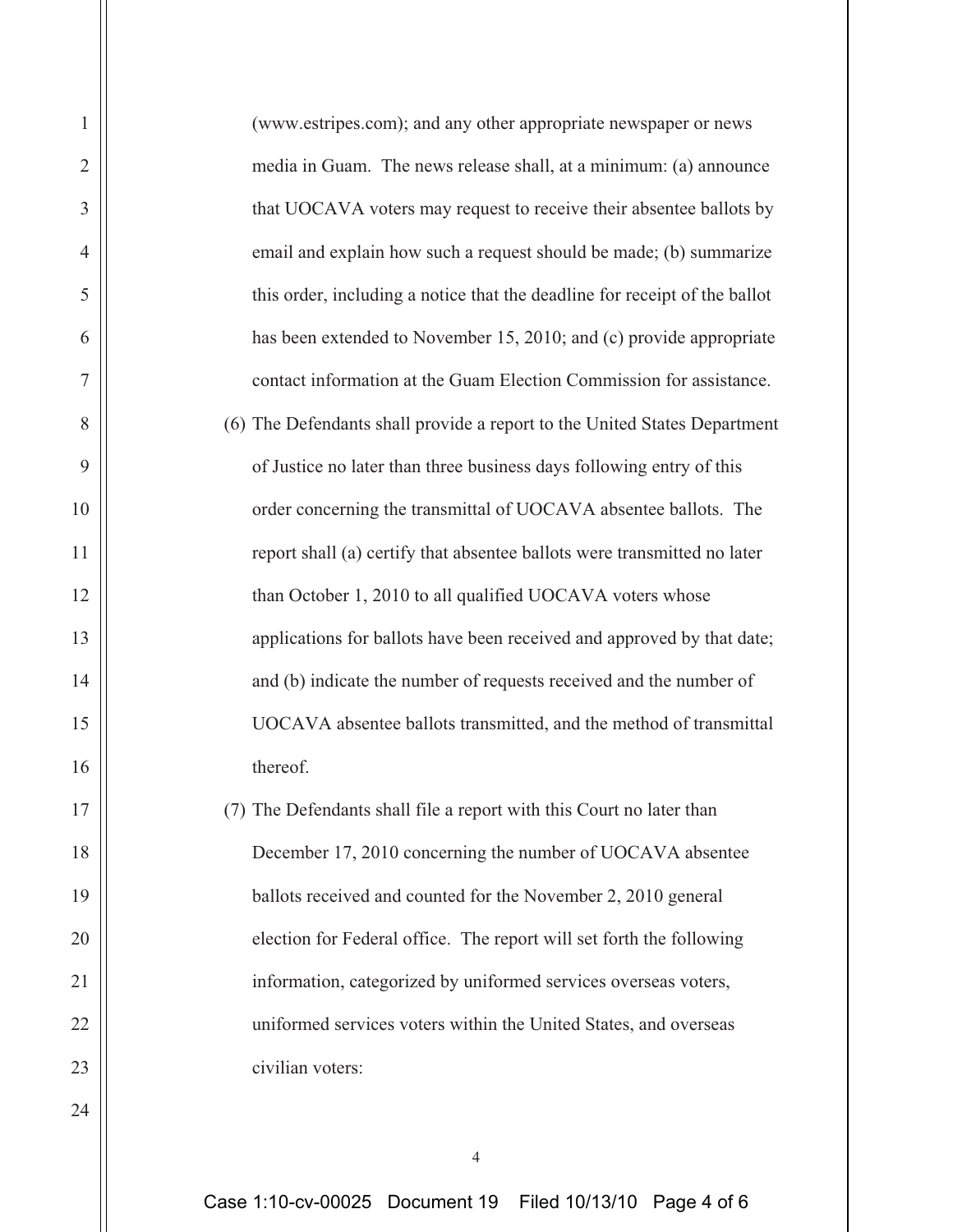| 1              | The number of absentee ballots from UOCAVA voters<br>a.                                              |  |  |  |  |
|----------------|------------------------------------------------------------------------------------------------------|--|--|--|--|
| $\overline{2}$ | received before the close of the polls on November 2, 2010 and                                       |  |  |  |  |
| 3              | counted;                                                                                             |  |  |  |  |
| $\overline{4}$ | The number of absentee ballots from UOCAVA voters<br>$\mathbf b$ .                                   |  |  |  |  |
| 5              | received and counted after the close of the polls on November                                        |  |  |  |  |
| 6              | 2, 2010 but prior to the close of business on November 15,                                           |  |  |  |  |
| 7              | 2010;                                                                                                |  |  |  |  |
| 8              | The number of absentee ballots from UOCAVA voters<br>c.                                              |  |  |  |  |
| 9              | received later than the close of business on November 15,                                            |  |  |  |  |
| 10             | $2010$ ; and                                                                                         |  |  |  |  |
| 11             | The number of absentee ballots from UOCAVA voters<br>d.                                              |  |  |  |  |
| 12             | that were not counted in the general election for Federal office,                                    |  |  |  |  |
| 13             | for reasons other than late receipt.                                                                 |  |  |  |  |
| 14             | (8) The Defendants shall take such actions as are necessary to assure                                |  |  |  |  |
| 15             | that UOCAVA voters shall have a fair and reasonable opportunity                                      |  |  |  |  |
| 16             | to participate in future Federal elections, including proposing                                      |  |  |  |  |
| 17             | legislation and taking any administrative actions needed to fully                                    |  |  |  |  |
| 18             | remedy the potential future UOCAVA violations arising from                                           |  |  |  |  |
| 19             | Guam's election schedule and practices. The parties agree to                                         |  |  |  |  |
| 20             | confer on the progress of these efforts, and Defendants shall                                        |  |  |  |  |
| 21             | provide a status report to the United States by March 31, 2011.                                      |  |  |  |  |
| 22             | The Court shall retain jurisdiction over this action through December 31, 2012 to enter              |  |  |  |  |
| 23             | such further relief as may be necessary for the effectuation of the terms of this Order and to enter |  |  |  |  |
| 24             | such relief as may be necessary to abate any UOCAVA violation with respect to future Federal         |  |  |  |  |
|                | 5                                                                                                    |  |  |  |  |

Case 1:10-cv-00025 Document 19 Filed 10/13/10 Page 5 of 6